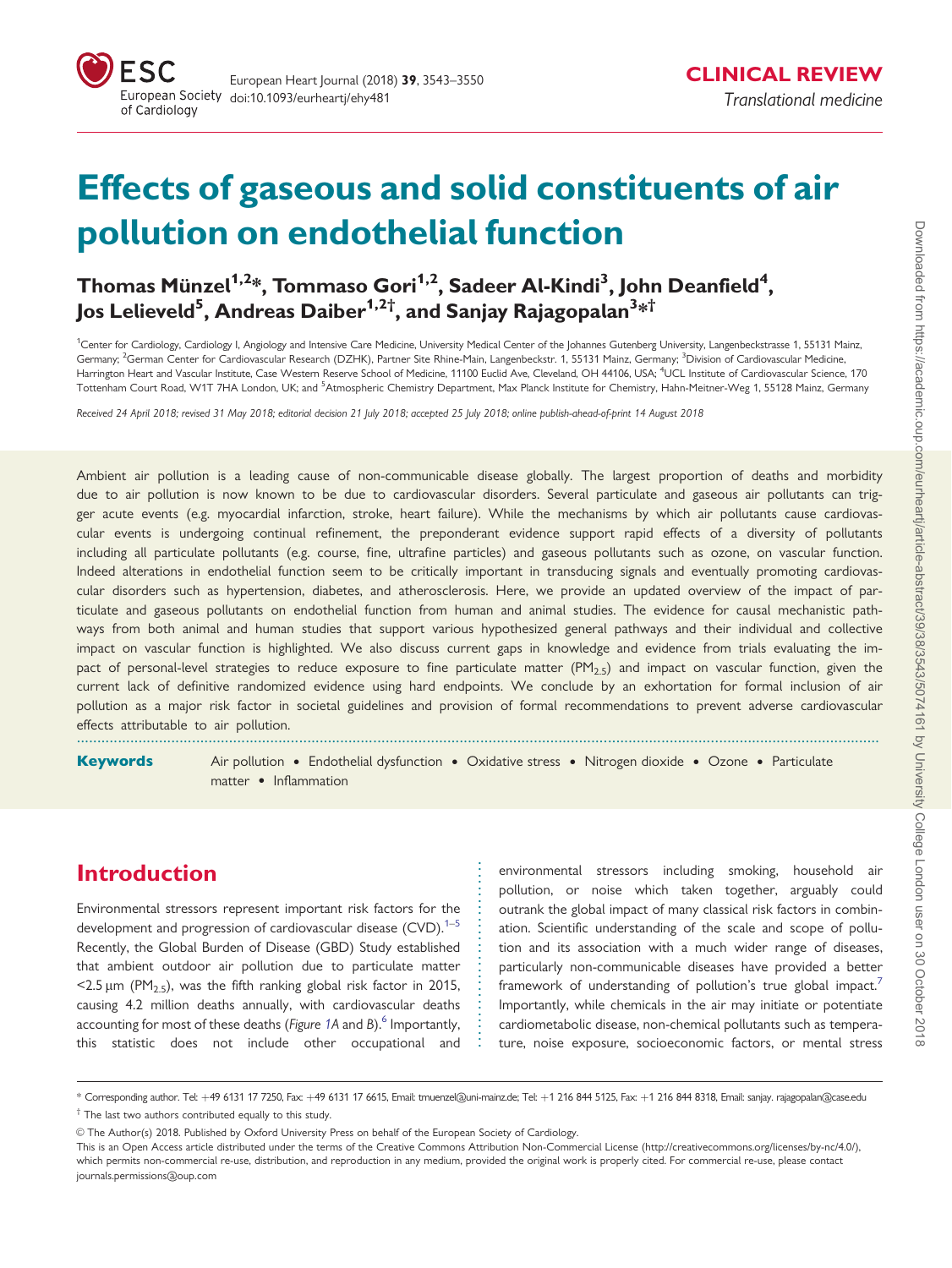<span id="page-1-0"></span>

Figure I (A) Global Burden of Diseases global risk factors for deaths 1990 compared with 2015. (B) Deaths attributable to ambient particulate matter pollution by year and cause.  $PM<sub>2.5</sub> =$  particles with aerodynamic diameter less than  $2.5 \,\mu m$ . Reused from doi: 10.1016/S0140-6736(17)30505-[66](#page-7-0) according to the terms and conditions of the Creative Commons Attribution License (CC BY, see <https://creativecommons.org/licenses/by/4.0/> for details).

caused by work strain, grief, or social isolation may co-segregate with air pollution and potentially amplify associations with disease. $8-12$  $8-12$  $8-12$  Alterations in vascular function were the earliest pathophysiological mechanism described in response to air pollution exposure in humans, and indeed disturbances in endothelial function are a critical initiating event that is widely relevant to almost all classical risk factors. $13,14$  $13,14$  $13,14$  In the present review, we focus on the evidence supporting the impact of air pollution and, its particulate and gaseous constituents on vascular function. We address to what extent alterations in vascular function are responsible for mediating systemic diseases in response to air pollutants. Finally, we examine the impact of mitigation strategies to reduce air pollution exposure on vascular function and biochemical pathways known to modulate vascular reactivity such as reduction in redox stress and/or markers of endothelial health.

### Physiology and pathophysiology of endothelial function

The vascular endothelium represents a biologically active tissue regulating vascular tone, modulating vascular inflammation, thrombosis, and vascular injury mainly via the radical nitric oxide  $(\text{NO})$ .<sup>14</sup> It is also well established that vascular (endothelial) dysfunction develops in the setting of traditional cardiovascular risk factors including smoking, hypercholesterolaemia, diabetes, and arterial hypertension but also in response to recently recognized environmental stressors such as noise and is often the first manifest abnormality. $8,14$  $8,14$  The alteration in vascular function has its genesis in the abnormal generation of excess reactive oxygen species (ROS). This is of great importance, since the half-life of • NO, and therefore, its biological activity and breakdown, respectively, is decisively determined by ROS such as superoxide. • NO reacts in a facile fashion with superoxide to form the highly reactive intermediate peroxynitrite (ONOO<sup>-</sup>) in a reaction that is about 10 times faster than the dismutation of superoxide by the superoxide dismutase (rate constant  $5-10 \times 10^9$ /M/s).<sup>15</sup> ONOO- may act as a vasoconstrictor and most importantly, as a cytotoxic molecule that causes oxidative damage to proteins, lipids, and DNA. It can cause eNOS uncoupling and tyrosine nitration of prostacyclin synthase and manganese superoxide dismutase, thereby oxidatively inactivating these enzymes and greatly limiting the power of endothelial mediators with protective function. A number of superoxide sources have been identified such as nicotinamide adenine dinucleotide phosphate oxidase (NADPH oxidase), mitochondria, and uncoupled • NO Synthase, that depending on the context, may contribute to excess ROS. Given the fact that 'NO release is diffuse, a category of more targeted alterations in proteins such as S-nitrosylation, commonly referred to as S-nitrosylation, has been proposed as a stable post-translational modification that directly regulates vascular and cellular function.<sup>16</sup> Defective nitrosylation has been linked to endothelial barrier dysfunction and may represent an important as yet poorly investigated link between risk factors such as air pollution and CVD.<sup>16</sup>

# Air pollution mixtures, chemistry, sources and exposure assessment

While air pollutants have been reported since antiquity, their sources and composition have changed, with anthropogenic (combustionderived) air pollutants being the current major concern from a public health perspective.<sup>[17](#page-8-0)</sup> Air pollution results from the complex interaction of multiple emissions and chemical reactions, and the traditional classification of fine particles based on size or mass may provide an incomplete picture.<sup>5</sup> Over 90% of the pollutant mass in the mixture in urban settings is from gases or vapour-phase compounds and secondary pollutants, including ozone  $(O_3)$ , nitrogen dioxide  $({^1}NO_2)$ , volatile organic compounds (including benzene), carbon monoxide  $(CO)$ , and sulfur dioxide  $(SO<sub>2</sub>)$ . Combustion particulates that contain ultrafines or  $PM_{0.1}$  (PM < 0.1 µm in diameter) demonstrate enhanced cardiovascular toxicity owing to features such as high particle counts, high surface area to mass ratio, oxidative stress potential, high solubility and charge, resulting in facile distal airway penetration and likely

. . . . . . . . . . . . . . . . . . . . . . . . . . . . . . . . . . . . . . . . . . . . . . . . . . . . . . . . . . . . . . . . . . . . . . . . . . . . . . . . . . . . . . . . . . . . . . . . . . . . . . . . . . . . . . . . . . . . . . . . . . . . . . . . . . . . . . . . . . . . . . . . . . . . . . . . . . . . . . . . . . . . . . . . . . . . .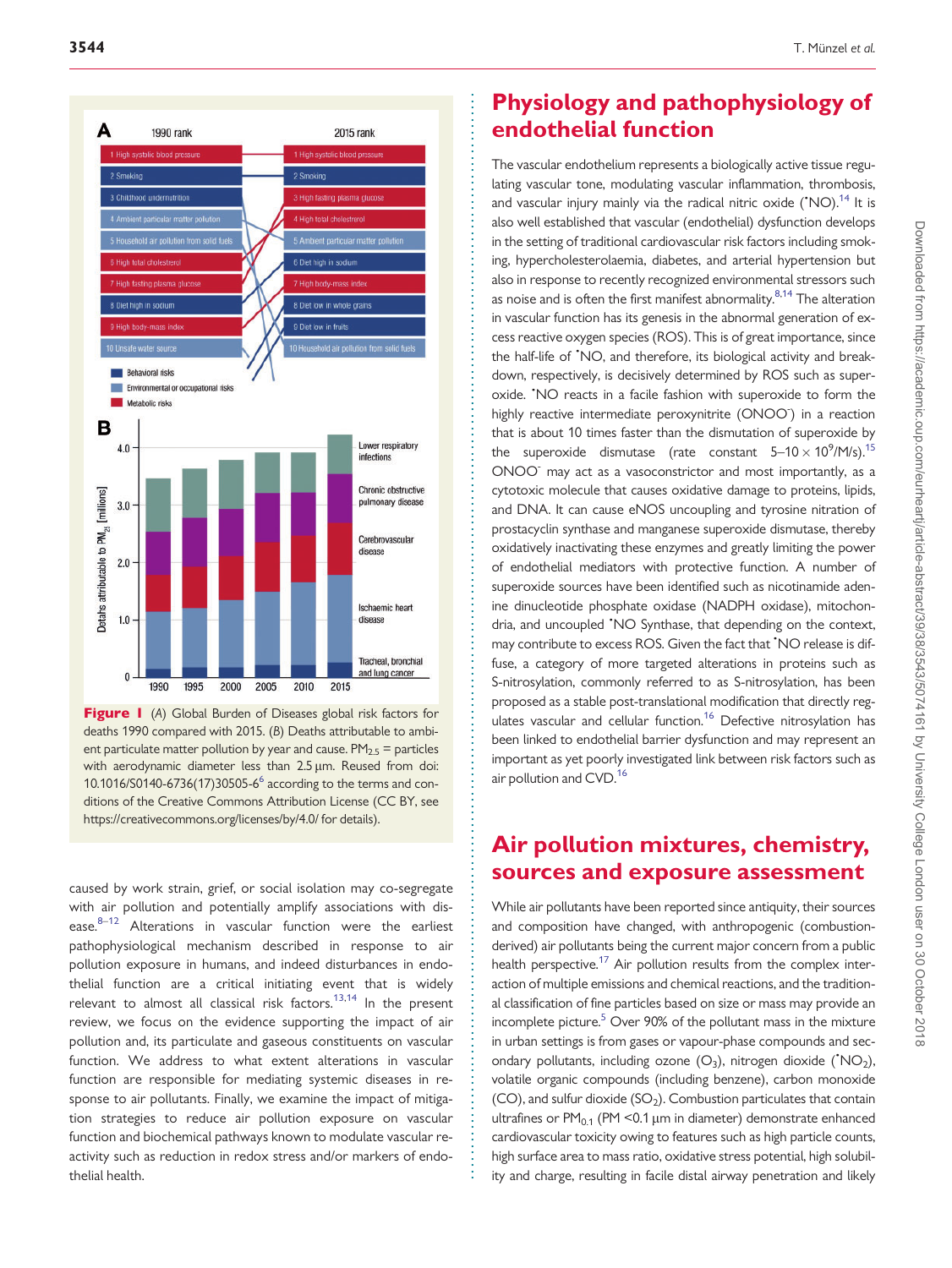<span id="page-2-0"></span>systemic penetration.<sup>[5](#page-7-0)</sup> Air pollution is largely influenced by climate conditions (some of the most aggressive pollutants being generated during hot periods with high UV index)<sup>[18](#page-8-0)</sup> but also contributes directly to global warming, which in turn can affect cardiovascular health.<sup>[19](#page-8-0)</sup>

#### Air pollution concentration ranges and exposure assessment

The typical range of ambient concentrations for several air pollutants, including the latest U.S. NAAQS and the European Commission regulatory criteria, have been previously reviewed.<sup>1–3</sup> Since health effects of air pollution across large populations cannot be studied using individual monitoring, models are needed to predict personal level exposure. Satellite based techniques use the optical properties of the aerosol column (Aerosol Optical Depth, AOD) to produce indirect estimates of ground-level  $PM<sub>25</sub>$  concentrations, which were the basis of GBD estimates for air pollution. Studies have shown high correlations between satellite and ground-level measurements for  $PM_{10}$  (PM < 10  $\mu$ m), PM<sub>2.5</sub>, and nitrogen dioxide ( $NO_2$ ) and are available for most locations on earth at approximately 1  $\times$  1 km resolution.[20](#page-8-0) These measures of air pollution are typically combined with data on land use characteristics and emissions sources (e.g. roads, population density, energy use, land use), to model fine-scale spatiotemporal air pollution patterns. $^{21}$  Figure [2A](#page-3-0) presents an update of the global estimate of CVD deaths from  $\mathsf{PM}_{2.5}^{\phantom{2},21}$  $\mathsf{PM}_{2.5}^{\phantom{2},21}$  $\mathsf{PM}_{2.5}^{\phantom{2},21}$  based on public health statistics of the World Health Organization (WHO) for the year 2015. The integrated exposure-response functions have been adopted from Cohen et al., $^6$  $^6$  used for the GBD of 20[1](#page-1-0)5 (*Figure 1*). The total mortality rate from CVD is estimated at 2.43 million per year, with a 95% confidence interval of 1.70–3.08 million per year. These attributable deaths are based on WHO data for ischaemic heart disease and cerebrovascular disease (ischaemic and haemorrhagic strokes). Since the global total mortality attributable to  $PM<sub>25</sub>$  is about 4.2 million annually, the contribution by CVD is about 57%. Note that in Europe this fraction is considerably higher than the global mean, being 74%. The breadth and scope of personalized monitoring devices have also expanded dramatically and many of these devices can provide unprecedented personal exposure information, in addition to biologic variables such as vascular function, refining our ability to discern the true impact of the environment on health (Figure [2](#page-3-0)B).<sup>[22](#page-8-0)</sup> Of note, the choice of exposure-response functions, the methods behind air pollution measurement and the study populations are major confounders explaining the variations observed among the different large population studies. $^{23}$  These differences in health impact assessments in large part can help explain differences in estimates (deaths or life years lost) attributable to air pollution. For instance, when estimates from the European Study of Cohorts for Air Pollution Effects (ESCAPE) cohort instead of the American Cancer Society (ACS) cohort study was used, the attributable burden of ambient air pollution nearly doubles.<sup>23</sup>

#### Air pollution exposure and cardiovascular events

The association between air pollution exposure, in particular for PM<sub>2.5</sub>, and cardiovascular events including cardiovascular mortality, myocardial infarction (MI), stroke, heart failure including hospitaliza-tion is strong and is the subject of extensive reviews.<sup>[1–3](#page-7-0),[5](#page-7-0)[,24](#page-8-0)</sup> Just to

. . . . . . . . . . . . . . . . . . . . . . . . . . . . . . . . . . . . . . . . . . . . . . . . . . . . . . . . . . . . . . . . . . . . . . . . . . . . . . . . . . . . . . . . . . . . . . . . . . . . . . . . . . . . . . . . . . . . . . . . . . . . . . . . . . . . . . . . . . . . . . . . . . . . . . . . . . . . . . . . . . . . . . . . . . . .

mention a few examples, a systematic review and meta-analysis of studies of short-term air pollution exposures and MI showed that  $PM_{2.5}$ , along with  $^{\bullet}$ NO<sub>2</sub>, and SO<sub>2</sub> and CO were associated with increased risk of MI. The ESCAPE project ( $n = 100166$  from multiple cohorts), showed a significant 13% increase in non-fatal acute coronary events, with a 5  $\mu$ g/m<sup>3</sup> elevation in long-term exposure to PM<sub>2.5</sub>. Patients with underlying coronary artery disease (CAD) may be at particularly high risk. The best recent evidence for acute coronary syndrome (ACS) risk with  $PM<sub>25</sub>$  comes from Utah (Intermountain Health Care,  $n = 16$  314 patients), where concurrent-day PM<sub>2.5</sub> was associated with an increase for ACS. Excess risk was observed only among individuals with angiographic CAD, leading to an increase in ST-segment elevation MI. Long-term survival following ACS is also reduced by chronic  $PM<sub>2.5</sub>$  exposure.

The following aspects of air pollution exposure and cardiovascular events are widely acknowledged: (i) The chronic effects are much larger than acute effects. (ii) Elderly and individuals with prior CVD or risk factors such as obesity are at higher risk. (iii) The relationship between exposure levels and cardiovascular events suggest a 'no lower threshold' limit, with recent studies continuing to demonstrate a strong relationship at levels below current regulatory limits.<sup>25</sup>

# Pathophysiological insights into mechanisms of air pollutionmediated vascular dysfunction

#### Oxidative stress as a common denominator of the vascular effects of air pollution

Oxidative stress is the pre-eminent pathophysiological factor for the adverse vascular health effects of air pollution, is well documented in the lungs and almost certainly occurs with immediate exposure.<sup>[26](#page-8-0)</sup> The lungs' endogenous defenses in the form of a protective surfactant material with a complex mixture of proteins and phospholipids (which are continually replenished) and alveolar macrophages, prevent the systemic penetration of particulates and reactive gases such as ozone. Depletion of low molecular weight antioxidants such as ascorbate, glutathione, and tocopherol with subsequent depletion of reduced cofactors such as NADPH may result in potentiation of oxi-dative stress.<sup>[18](#page-8-0)</sup> Certain types of ultrafine particles may demonstrate direct penetration.<sup>27</sup> Likewise, surface-bound reactive co-pollutants such as transition metals, endotoxins, and reactive quinones/aldehydes (partially formed by photochemical reactions in the atmosphere) may be carried by larger particles and released to the lung tissue and circulation leading to secondary toxicity.<sup>18</sup> Alternatively, with continual exposure over long periods and/or in the presence of additional pre-disposing factors, chemical transformation of endogenous molecules may overwhelm endogenous defenses resulting in systemic exposure.<sup>26</sup> Chemical transformation of thiols and fatty acids ('NO<sub>2</sub> and 'NO); lipid peroxidation, generation of reactive aldehyde, ketone and endoperoxide fatty acid products; oxidation of thiols to disulfides or sulfoxides and DNA base oxidation can all occur. The proposed mechanism(s) of air pollution-induced endothelial dysfunction and how vascular dysfunction may translate to cardiovascular events is presented in Figure [3](#page-4-0). The model is supported by extensive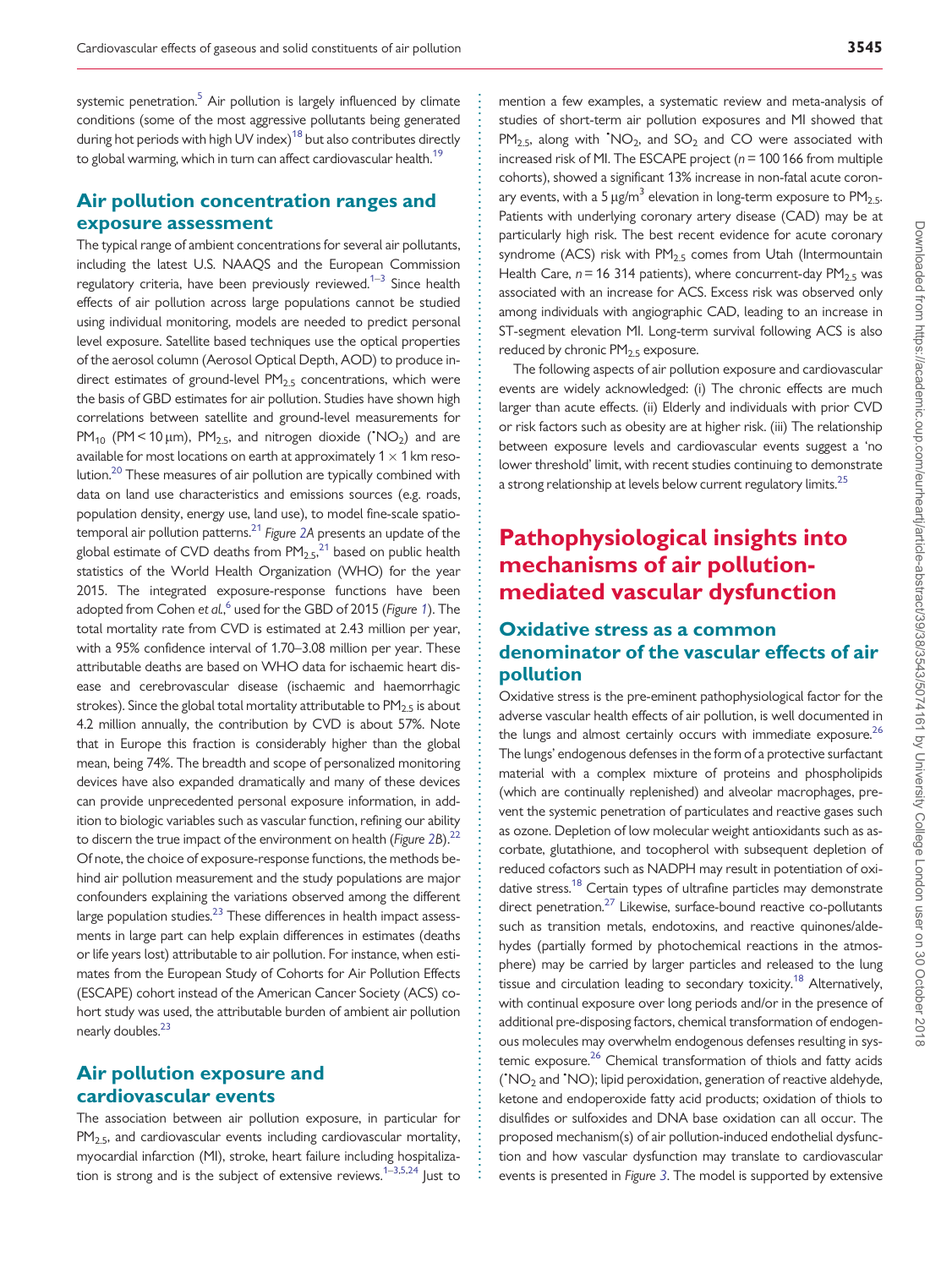<span id="page-3-0"></span>



. . . . . . . . . . . . . . . . . . . . . . . . . . . . . . . . . . . . . . . . . . . . . . . . . . . . . . . . . . . . . . . . . . . . . . . . . . . . . . . .

. evidence from in vitro cell culture and animal studies, human panel and interventional studies suggesting that both solid and gaseous constituents of air pollution may increase oxidative stress, endothelial dysfunction, and promote acute and chronic cardiovascular sequelae [\(Supplementary material online,](https://academic.oup.com/eurheartj/article-lookup/doi/10.1093/eurheartj/ehy481#supplementary-data) [Tables S1–S3](https://academic.oup.com/eurheartj/article-lookup/doi/10.1093/eurheartj/ehy481#supplementary-data)). The demonstration of systemic oxidative stress in human studies is somewhat inconsistent and although there are now many studies, they have been only in plasma or airway fluid and are dependent on the types of assays which are sometimes simplistic. The assays used to assess the footprint of systemic 'oxidative stress' or damage may also significantly influence the results.<sup>26</sup>

However, there are several ongoing questions on the specifics of oxidative stress in response to PM and how it may modulate vascular function. These include the extent to which endogenous immune vs. non-immune cells contribute to ROS formation and vascular dysfunction, the role of pathways in the lung in transduction of air pollution effects, the contribution of direct translocation of particulate constituents through the lung, and finally, the role of secondary damage associated molecular patterns including oxidatively modified proteins and lipids, receptors such as Toll-like receptors (TLRs) and RAGE in response to air pollution exposure.<sup>[26](#page-8-0),[28](#page-8-0)</sup> While the intersection of oxidative stress with inflammation is well known, $29$  the role of systemic inflammation as mediator of air pollution effects in humans is far from clear. There is clear evidence that most environmental stressors initiate adverse genetic (e.g. epigenetic or microRNA) changes of signalling cascades leading to an imbalance between ROS production and detoxification[.30](#page-8-0) Also central effects have been described

consisting of autonomic imbalance and hypothalamic–pituitary– adrenal axis activation that is partially based on the lung arc reflex as well as potential crossing of the blood–brain barrier by reactive gases, ultrafine particles and soluble, PM surface-bound compounds such as transition metals, endotoxins and reactive (photo-activated) qui-nones/aldehydes (Figure [3](#page-4-0)).<sup>26,[31](#page-8-0)</sup>

#### Animal studies

A variety of different approaches have been employed to study the effects of air pollution in the experimental context. These may differ with regards to route/duration of exposure, strain/susceptibility of animals, source of pollutants, and compositional characteristics of particles.<sup>[5](#page-7-0)[,26](#page-8-0)</sup> [Supplementary material online](https://academic.oup.com/eurheartj/article-lookup/doi/10.1093/eurheartj/ehy481#supplementary-data), [Table S1](https://academic.oup.com/eurheartj/article-lookup/doi/10.1093/eurheartj/ehy481#supplementary-data) summarizes selected studies to date that have provided insights on vascular effects of exposure to either direct installation of particles on intact vessels or vascular endothelial cells. In general, these studies have demonstrated an important effect on ROS pathways, while reduction of ROS sources has been shown to ameliorate endothelial function, • NO availability, endothelial cell activation (adhesion molecule expression), and inflammation. [Supplementary material online](https://academic.oup.com/eurheartj/article-lookup/doi/10.1093/eurheartj/ehy481#supplementary-data), [Table S2](https://academic.oup.com/eurheartj/article-lookup/doi/10.1093/eurheartj/ehy481#supplementary-data) summarizes important in vivo studies utilizing concentrated ambient particles (PM<sub>2.5</sub>, ultrafines, diesel, gases, or mixtures). These studies provide definitive evidence for rapid systemic effects of air pollution exposure, often within hours, with recent findings in humans suggesting that nanoparticles and their constituents inhaled into the lung could rapidly cross the alveolar membrane and appear systemically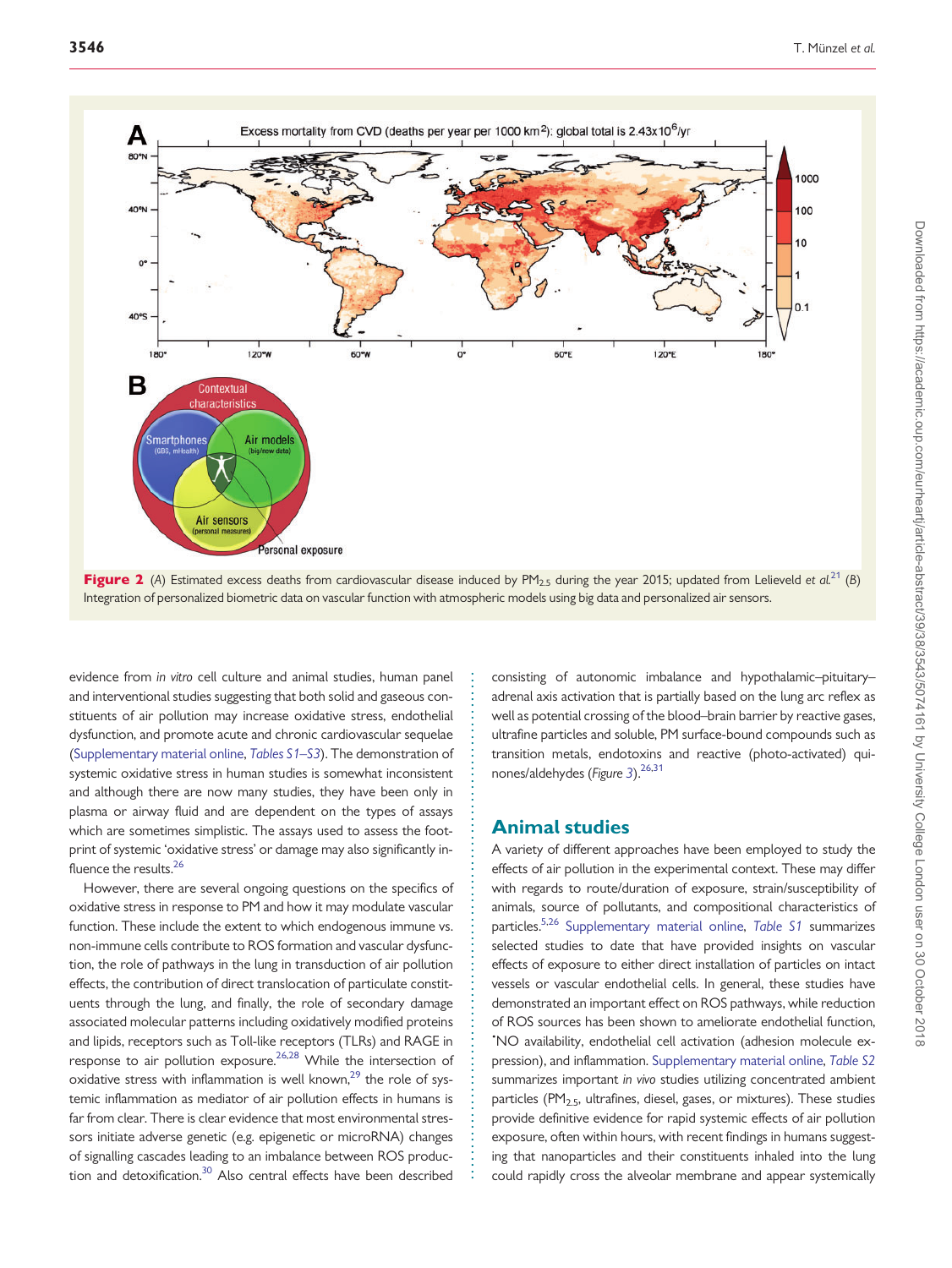<span id="page-4-0"></span>

Figure 3 Summary of pathophysiological mechanisms by which air pollution components such as reactive gases and particulates causes endothelial dysfunction, increased oxidative stress, inflammation and subsequently cardiovascular disease. Green and blue triangles are damage- and pathogenassociated molecular patterns (e.g. free DNA fragments, hyaluronan, 7-ketocholesterol, oxidized 1-palmitoyl-2-arachidonyl-sn-glycero-3-phosphorylcholine, lipopolysaccharide) as well as soluble heavy/transition metals. EPCs, endothelial progenitor cells; ET-1, endothelin-1; ETAR, endothelin type A receptor; HPA axis, hypothalamic–pituitary–adrenal axis; MDA, malondialdehyde; MMP, metalloproteinase; 3-NT, 3-nitrotyrosine; 8-oxo-dG, 8-oxo-deoxyguanosine; TIMP, tissue inhibitor of metalloproteinases; TLR4, toll-like receptor 4; VOCs, volatile organic compounds.

. . . . . . . . . . . . . . . . .

(Figure 3). $^{27}$  $^{27}$  $^{27}$  Many studies have demonstrated heightened vasoconstriction of conduit vessels as well as microvasculature with acute inhalational exposure. In both mice and rats, sub-acute and chronic exposure to air pollution alone and/or in conjunction with agents such as angiotensin II, resulted in increased superoxide  $(O_2^{\scriptscriptstyle +})$  and potentiation of vasoconstrictor responses. Several reports have highlighted amplified endothelin-1/ $ET_A$ -receptor signalling upon exposure to diesel exhaust and reactive gases [\(Supplementary material](https://academic.oup.com/eurheartj/article-lookup/doi/10.1093/eurheartj/ehy481#supplementary-data) [online,](https://academic.oup.com/eurheartj/article-lookup/doi/10.1093/eurheartj/ehy481#supplementary-data) [Table S2](https://academic.oup.com/eurheartj/article-lookup/doi/10.1093/eurheartj/ehy481#supplementary-data), Figure 3), which is in line with NADPH oxidasedriven endothelin-1 promoter activation and vice versa conversely, activation of NADPH oxidase and  $O_{2}^{2}$  production by endothelin- $1.^{14,29}$  O<sub>2</sub> production in response to chronic PM<sub>2.5</sub> exposure was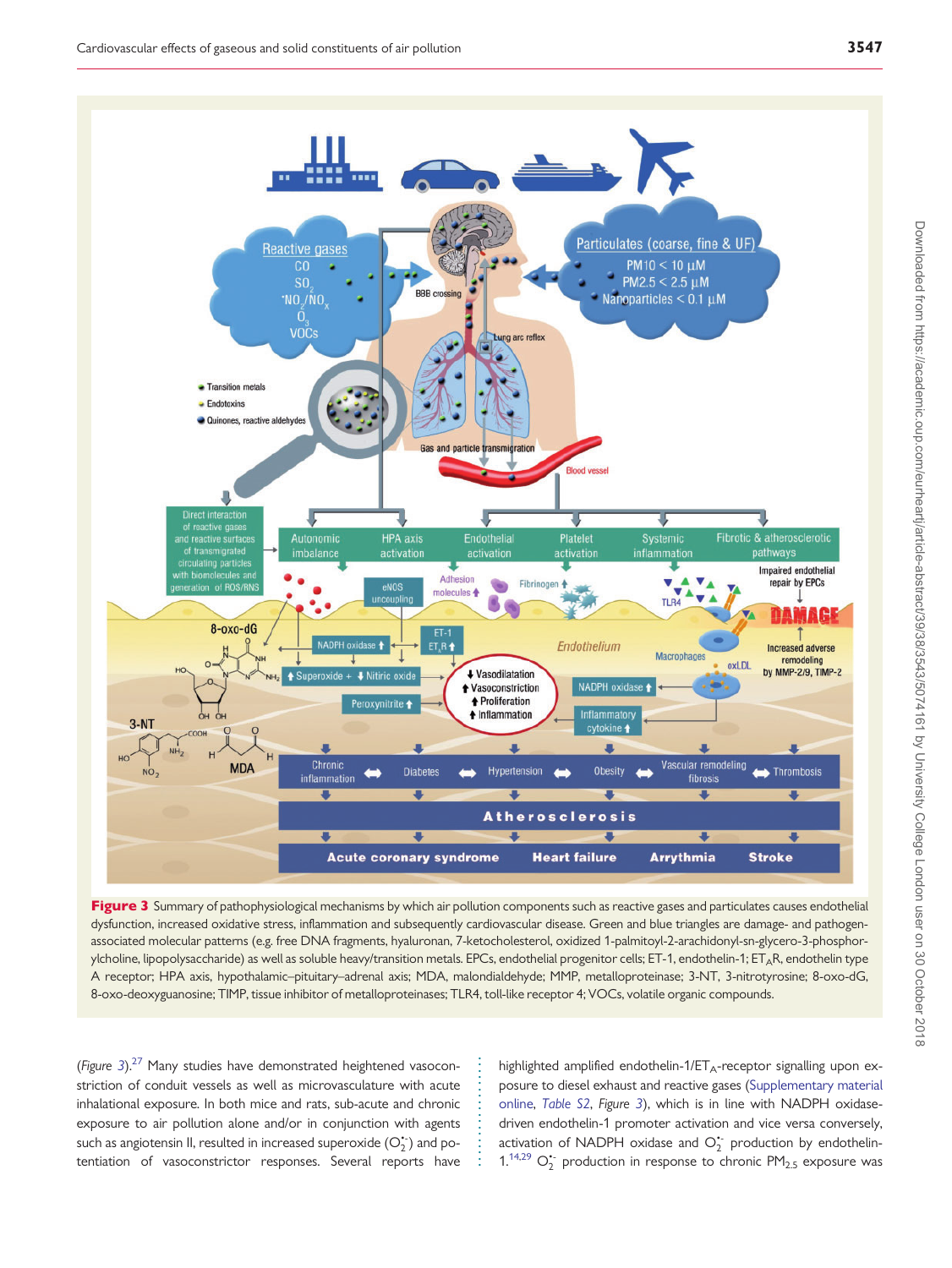<span id="page-5-0"></span>. abolished by the NAD(P)H oxidase inhibitor apocynin and the NOS inhibitor N-omega-nitro-L-arginine methyl ester (L-NAME), suggesting that  $O_2^*$ -mediated reduction in nitric oxide bio-availability, due to NADPH oxidases and uncoupled NOS respectively may be an im-portant mechanism inducing adverse vascular effects.<sup>[32,33](#page-8-0)</sup> Increased microvascular adhesion of inflammatory monocytes in the adipose microcirculation has been noted with concentrated  $PM<sub>25</sub>$  exposure, together with perivascular deposition of mononuclear cells, with deficiency of Nox2 and Tlr4 improving vascular responsiveness.  $34,35$ Deficiency of the p47<sup>phox</sup> sub-unit of NADPH oxidase also abolished  $O_2^*$  production in the visceral adipose tissue from  $PM_{2.5}$ -exposed ani-mals and improves insulin resistance.<sup>[36](#page-8-0)</sup> While there are limited comparative studies of ultrafine particles relative to  $PM<sub>2</sub>$ <sub>5</sub>, these generally show equal or in some cases larger effects for diesel exhaust exposures ([Supplementary material online](https://academic.oup.com/eurheartj/article-lookup/doi/10.1093/eurheartj/ehy481#supplementary-data), [Table S2](https://academic.oup.com/eurheartj/article-lookup/doi/10.1093/eurheartj/ehy481#supplementary-data)). In at least one study, ultrafine exposure in ApoE<sup>-/-</sup> mice resulted in greater atherosclerosis compared to  $PM<sub>2.5</sub>$ . Besides the higher systemic penetration, exposure to ultrafine particles may result in inhibition of anti-inflammatory capacity of high-density lipoprotein and greater systemic oxidative stress as evidenced by increased hepatic malondialdehyde, upregulation of Nrf2-regulated antioxidant genes and lipid peroxidation products in the plasma and liver.<sup>37,38</sup>

All ozone exposure studies to date are acute and are consistent in showing rapid (hours) endothelial dysfunction and enhanced vasoconstriction. The mechanisms appear to be related to rapid depletion of  $\cdot$ NO, decrease in aortic eNOS levels, and reversibility with  $O_2^{\cdot}$ scavengers [\(Supplementary material online](https://academic.oup.com/eurheartj/article-lookup/doi/10.1093/eurheartj/ehy481#supplementary-data), [Table S2](https://academic.oup.com/eurheartj/article-lookup/doi/10.1093/eurheartj/ehy481#supplementary-data)). Some studies appear to suggest factors in the serum that induce endothelial dysfunction and neuronal inflammation. While an endothelial locus of generation of putative factors that then circulate to cause systemic vascular and neuronal injury has been theorized, these findings need to be confirmed.<sup>39</sup> In the only primate study with ozone, acute exposure of primates to ozone (0.5 ppb) resulted in increased aortic mitochondrial damage. In one short-term 2-day study, there appeared to be no additive effects noted in ozone and diesel exhaust. In general, the concentration of ozone in rodent studies are 0.5– 1 ppm, which is nowhere close to the concentration of doses used in human studies or for that matter the regulatory standards (current U.S. National Ambient Air Quality Standard is 0.075 ppm averaged for an 8-h period, while the European Commission has set a standard at 0.057 ppm). There are too few studies examining the differential impact of gases on vascular function and those that have been performed have examined a limited number of endpoints [\(Supplementary material online](https://academic.oup.com/eurheartj/article-lookup/doi/10.1093/eurheartj/ehy481#supplementary-data), [Table S2](https://academic.oup.com/eurheartj/article-lookup/doi/10.1093/eurheartj/ehy481#supplementary-data)).

There have been insufficient studies on the impact of chronic air pollution exposure on the surfactant milieu. The phospholipids and surfactant proteins, which are an important line of defence, are continually replenished and provide a potent barrier against air pollution; even those that manage to penetrate the distal airways. However, chronic ongoing exposure to air pollution may overcome surfactant defenses<sup>[18](#page-8-0)</sup> and increase oxidatively modified derivatives of 1-palmitoyl-2-arachidonyl-sn-glycero-3-phosphorylcholine (PAPC) and the major oxidation product of cholesterol, 7-ketocholesterol. These processes may participate in endothelial barrier dysfunction, inflammatory cell recruitment (Figure [3](#page-4-0)), and facilitate transition of air pollutants, chemokines, and other secondary mediator signals to the bone marrow and systemic circulation.<sup>[34](#page-8-0)</sup> These mediators may enhance

oxidative stress in the vasculature via activation of TLR4 pathways in monocytes and macrophages.<sup>[13](#page-8-0),[40](#page-8-0)</sup> Deficiency of TLR4, NOX2, and p47<sup>phox</sup> have all been shown to attenuate ROS generation, reduce inflammatory monocyte infiltration into vasculature and improve vascular function in response to inhalational exposure to concentrated PM<sub>2.5</sub><sup>[34,36](#page-8-0)</sup> The formation of 7-ketocholesterol in response to chronic  $PM<sub>25</sub>$  exposure and its accumulation within low-density lipoprotein and subsequent uptake by CD36, a scavenger receptor recognizing specific oxidized phospholipids and lipoproteins, facilitating entrapment within plaque macrophages, may represent a paradigm for air pollution mediated endothelial dysfunction and promotion of atherosclerosis[.41,42](#page-8-0) Impairment of endothelial regeneration owing to depletion of endothelial progenitor cells (EPCs) may also represent an important mechanism of sustained endothelial dysfunction ([Supplementary material online,](https://academic.oup.com/eurheartj/article-lookup/doi/10.1093/eurheartj/ehy481#supplementary-data) [Table S2](https://academic.oup.com/eurheartj/article-lookup/doi/10.1093/eurheartj/ehy481#supplementary-data)).

Two recent studies provide evidence that the pulmonary antioxidant barrier may be critical in modulation of systemic responses.<sup>[43,44](#page-8-0)</sup> In the first study, exposure to concentrated ambient  $PM<sub>2.5</sub>$  (CAP) reduced insulin-stimulated Akt/eNOS activation in the aorta in 9 days, an effect reversed by the antioxidant TEMPOL or lung-specific overexpression of extracellular SOD.<sup>43</sup> In the second study, a similar 9-day exposure to CAP reduced EPCs, VEGF (vascular endothelial growth factor)-stimulated aortic Akt phosphorylation, and plasma • NO levels in wild-type mice, but not in mice overexpressing extracellular superoxide dismutase (ecSOD-Tg) in the lungs. Further, EPCs from CAP-exposed wild-type mice failed to augment hindlimb perfusion when injected into unexposed mice subjected to hindlimb ischaemia. In contrast, EPCs derived from CAP-exposed ecSOD-Tg mice restored hind limb ischaemia.<sup>44</sup> Adverse remodelling and fibrotic/atherosclerotic processes conferred by matrix metalloproteinases and TIMP-1 further contribute to endothelial and vascular damage [\(Supplementary material online](https://academic.oup.com/eurheartj/article-lookup/doi/10.1093/eurheartj/ehy481#supplementary-data), [Table S2](https://academic.oup.com/eurheartj/article-lookup/doi/10.1093/eurheartj/ehy481#supplementary-data)).

Activation of sympathetic nervous system and hypothalamic inflammation occurs in response to  $PM<sub>2.5</sub>$  exposure with potentiation of blood pressure responses.<sup>45</sup> Air pollutants can penetrate the central nervous system, inducing inflammation in areas of the central nervous system responsible for blood pressure regulation and metabolic control.<sup>1,[26](#page-8-0),[46,47](#page-8-0)</sup> Receptors such as the transient receptor potential cation channel, subfamily A, member 1 (TRPA1) receptors in airway sensory neurons can also sense the environmental toxicants and aerogenic oxidants, resulting in neurogenic inflammation.<sup>48</sup> Inhibition of central  $IKK\beta$ , prevented peripheral inflammation and abnormalities such as insulin resistance and whole body metabolism.<sup>[40](#page-8-0),[45](#page-8-0)</sup>

### Evidence of the association between particulate matter air pollution and oxidative stress/ vascular dysfunction in humans

#### Evidence from panel studies and large epidemiological databases

. . . . . . . . . . . . . . . . . . . . . . . . . . . . . . . . . . . . . . . . . . . . . . . . . . . . . . . . . . . . . . . . . . . . . . . . . . . . . . . . . . . . . . . . . . . . . . . . . . . . . . . . . . . . . . . . . . . . . . . . . . . . . . . . . . . . . . . . . . . . . . . . . . . . . . . . . . . . . . . . . . . . . . . . . . . .

Though not entirely consistent, the available studies demonstrate that acute exposure to air pollution may induce systemic oxidative stress in human subjects, under certain circumstances, that may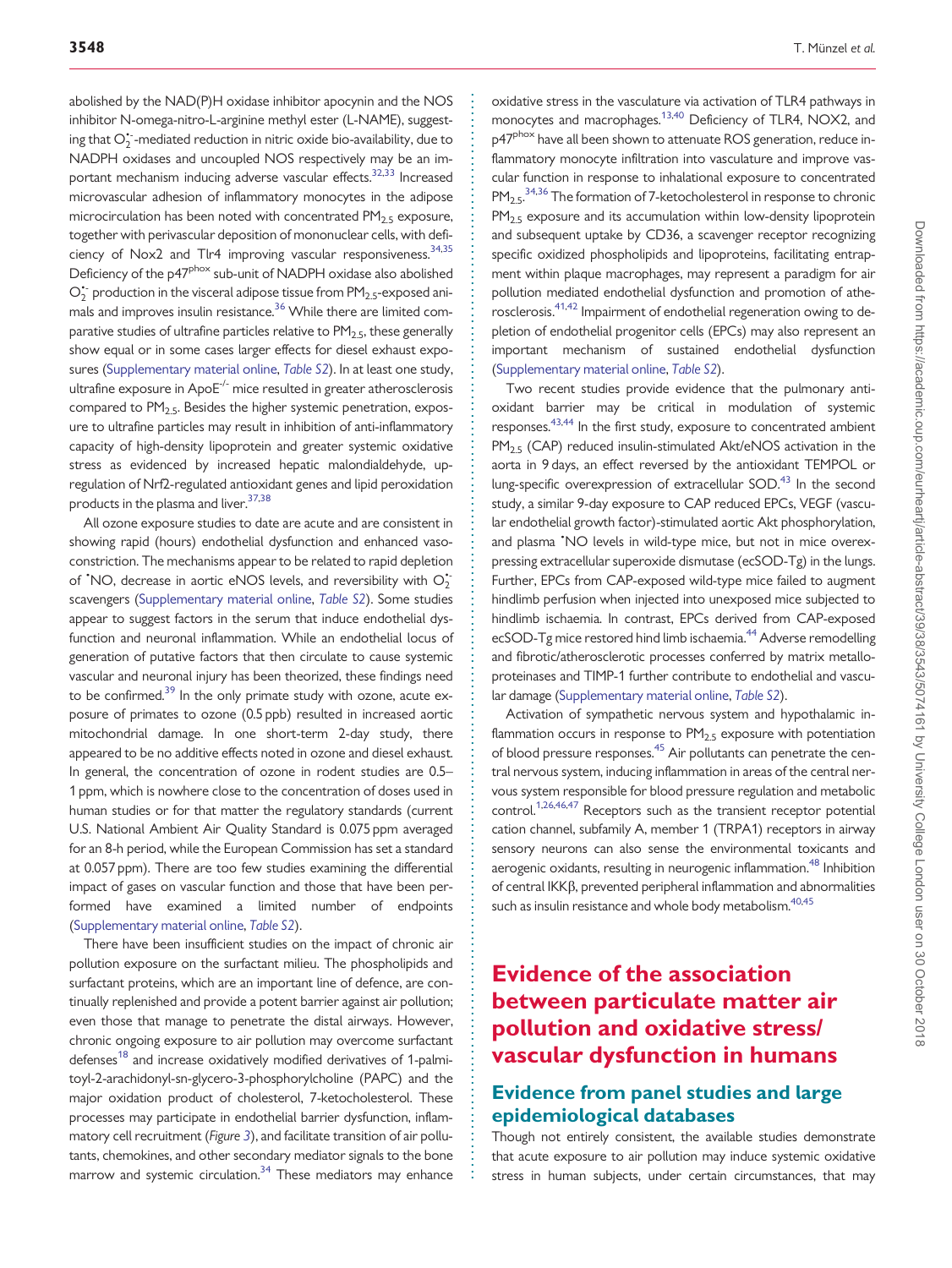<span id="page-6-0"></span>. depend on multiple factors, including chemical composition of the air pollutants, associated co-pollutants and host susceptibility.<sup>[26](#page-8-0)</sup> The evidence for changes in vascular function in panel studies where examined, has demonstrated associations across multiple acute time windows across a range of concentrations, including most recently with very high exposure levels in China ([Supplementary material on](https://academic.oup.com/eurheartj/article-lookup/doi/10.1093/eurheartj/ehy481#supplementary-data)[line](https://academic.oup.com/eurheartj/article-lookup/doi/10.1093/eurheartj/ehy481#supplementary-data), [Table S3](https://academic.oup.com/eurheartj/article-lookup/doi/10.1093/eurheartj/ehy481#supplementary-data)). Both the MESA-Air and the Framingham cohort have demonstrated that long-term exposures to ambient levels of  $PM<sub>2.5</sub>$ are linked to chronic reductions in brachial endothelial function.<sup>[49](#page-8-0),[50](#page-8-0)</sup> Collectively, this supports the concept that air pollution exposure in humans through changes in oxidative stress causes vascular endothelial dysfunction, the hallmark physiological change underlying the initiation and progression of atherosclerosis. Platelet activation seems to be another hallmark of air pollution exposure in humans ([Supplementary material online,](https://academic.oup.com/eurheartj/article-lookup/doi/10.1093/eurheartj/ehy481#supplementary-data) Table  $53$ ).<sup>51</sup>

There have been insufficient studies on the impact of effect modifiers that may determine individual patient susceptibility. Polymorphisms in several oxidative stress-related genes such as GSTM1, GSTP1, GSTT1, HFE C282Y, CAT, and heme oxygenase have been found to be associated with the vulnerability to  $PM_{2.5}$ <sup>[26](#page-8-0)</sup>

#### Controlled exposure studies

Several controlled exposure studies demonstrate that acute exposure to  $PM<sub>25</sub>$  and dilute diesel exhaust result in rapid vascular dysfunction that manifests as conduit or microvascular endothelial dysfunction, or transient constriction of a peripheral conduit vessel that is reversible ([Supplementary material online,](https://academic.oup.com/eurheartj/article-lookup/doi/10.1093/eurheartj/ehy481#supplementary-data) [Table S3](https://academic.oup.com/eurheartj/article-lookup/doi/10.1093/eurheartj/ehy481#supplementary-data)). In some of these studies, concentrated  $PM<sub>2.5</sub>$  exposure diminished conduit artery endothelial-dependent vasodilatation in a delayed fashion, after 24 h (but not immediately).<sup>[52](#page-8-0)</sup> PM<sub>2.5</sub> mass and TNF- $\alpha$ level post-exposure have both been associated with the degree of endothelial dysfunction, suggesting that systemic inflammation induced by particles and the degree of pollution are likely responsible.<sup>[52](#page-8-0)</sup> Concentrated  $PM_{2.5}$  has not always been shown to induce endothelial dysfunction, underscoring the importance of composition, individual propensity, and methods of determining endothelial function, among many factors that determine vascular response.[53](#page-8-0) Studies of ultrafine particles including inhalation of elemental carbon as well as diluted diesel exhaust have been shown to induce rapid endothelial dysfunction in the microcirculation.[54,](#page-8-0)[55](#page-9-0) The blunted responses to acetylcholine often per-sists for 24h in healthy adults following cessation of exposure.<sup>[56](#page-9-0)</sup> In a randomized controlled clinical trial, diesel exhaust (200 mg/  $m<sup>3</sup>$  of fine particulate matter), or filtered air increased blood pressure rapidly with persistent effects. $57$  Exercise-induced ST-segment depression and ischaemic burden were significantly greater during diesel exhaust exposure compared with filtered air exposure.[58](#page-9-0) Further analyses revealed that diesel exhaust but not filtered diesel exhaust causes impaired vasodilation to the endothelium-dependent vasodilators bradykinin and acetylcholine.<sup>[59](#page-9-0)</sup> In addition, in vitro organ chamber experiments with isolated vessels demonstrated that diesel exhaust particles and not carbon nanoparticles induce endothelial dysfunction, an effect that was markedly improved by the administration of superoxide dismutase suggesting that reduced vascular • NO bioavailability is likely due to increased production of  $\mathrm{O}_2^{\boldsymbol{\cdot},-59}$  $\mathrm{O}_2^{\boldsymbol{\cdot},-59}$  $\mathrm{O}_2^{\boldsymbol{\cdot},-59}$  although

vascular 'NO production by the 'NO-synthase actually seems to be increased.<sup>[60](#page-9-0)</sup>

Ozone exposures have been shown to impair conduit vessel endothelial function in panel studies ([Supplementary material online,](https://academic.oup.com/eurheartj/article-lookup/doi/10.1093/eurheartj/ehy481#supplementary-data) [Table S3](https://academic.oup.com/eurheartj/article-lookup/doi/10.1093/eurheartj/ehy481#supplementary-data)). However, acute exposure at least in one study did not demonstrate abnormalities in endothelial function. Similarly, many panel studies have demonstrated an association between  $NO<sub>2</sub>$ levels, while, acute exposure to  $\text{^*NO}_2$  failed to cause endothelial dysfunction in man.<sup>[61](#page-9-0)</sup> There are currently insufficient controlled interventional studies on other gaseous co-pollutants such as  $\text{`NO}_2$ and sulfur dioxide although the data at least from animals seems to suggest that these by themselves are less harmful but rather it is the associated co-pollutants admixture that may exert toxic effects.<sup>[17](#page-8-0)</sup>

In summary, the preponderance of evidence supports an effect of particulate air pollutants on endothelial function in both conduit and resistance vessels, including the coronary circulation. Endothelial dysfunction may result in changes in arterial stiffness and afterload, that may translate into persistent hypertension with chronic exposure. Air pollution exposure, indeed, is associated with incident hypertension at both low levels and high levels with associations with traffic related air pollutants being strong.<sup>24,[62](#page-9-0)</sup> Chronic alterations in endothelial function and blood pressure may indeed represent an important mechanism for accelerated atherosclerosis. In the largest study, linking chronic exposures to coronary artery calcium (MESA-Air cohort,  $n = 6795$  across 6 U.S. regions), each 5  $\mu$ g/m<sup>3</sup> increase in longterm  $PM<sub>2.5</sub>$  exposure was associated with a greater progression of CAC (4.1 Agatston units/year).<sup>[63](#page-9-0)</sup>

# Air pollutants and cardiovascular risk factors

 $PM<sub>2.5</sub>$  inhalation promotes not only acute elevations in blood pressure over hours-to-days but also chronic development of hypertension per se. This has been the topic of multiple systematic reviews and meta-analyses. One study that assessed the chronic (lifelong exposure) over >50 weeks in an animal model noted evidence of left ventricular hypertrophy, diastolic dysfunction, abnormalities in flow reserve, and molecular changes in the myocardium including foetal gene expression and in-crease in SERCA2a levels.<sup>[64](#page-9-0)</sup> This finding is supported by epidemiological studies linking traffic air pollutants and  $PM<sub>2.5</sub>$  with left and ventricular structural changes (MESA-Air and the Jackson Heart Study).<sup>[24](#page-8-0)</sup> Similarly,  $PM_{2.5}$  has been associated with the development of insulin resistance, a finding that has been corroborated by epidemiologic evidence.<sup>[47](#page-8-0)</sup> While the mechanisms are likely multifactorial, given the widely accepted link between insulin resistance and endothelial dysfunction and the broad recognition that insulin's action to enhance its own vascular delivery (and that of its substrates) is integral to its overall action, it is likely that insulin resistance is a direct conse-quence of air pollution mediated endothelial dysfunction.<sup>[65,66](#page-9-0)</sup> Also obesity<sup>[26](#page-8-0)</sup> and thrombosis<sup>[51](#page-8-0)</sup> are consequences of air pollution and represent important triggers of atherosclerosis leading to manifest cardiovascular events such as stroke, ACS, arrhythmia and heart failure (Figure [3](#page-4-0)).

. . . . . . . . . . . . . . . . . . . . . . . . . . . . . . . . . . . . . . . . . . . . . . . . . . . . . . . . . . . . . . . . . . . . . . . . . . . . . . . . . . . . . . . . . . . . . . . . . . . . . . . . . . . . . . . . . . . . . . . . . . . . . . . . . . . . . . . . . . . . . . . . . . . . . . . . . . . . . . . . . . . . . . . . . . . .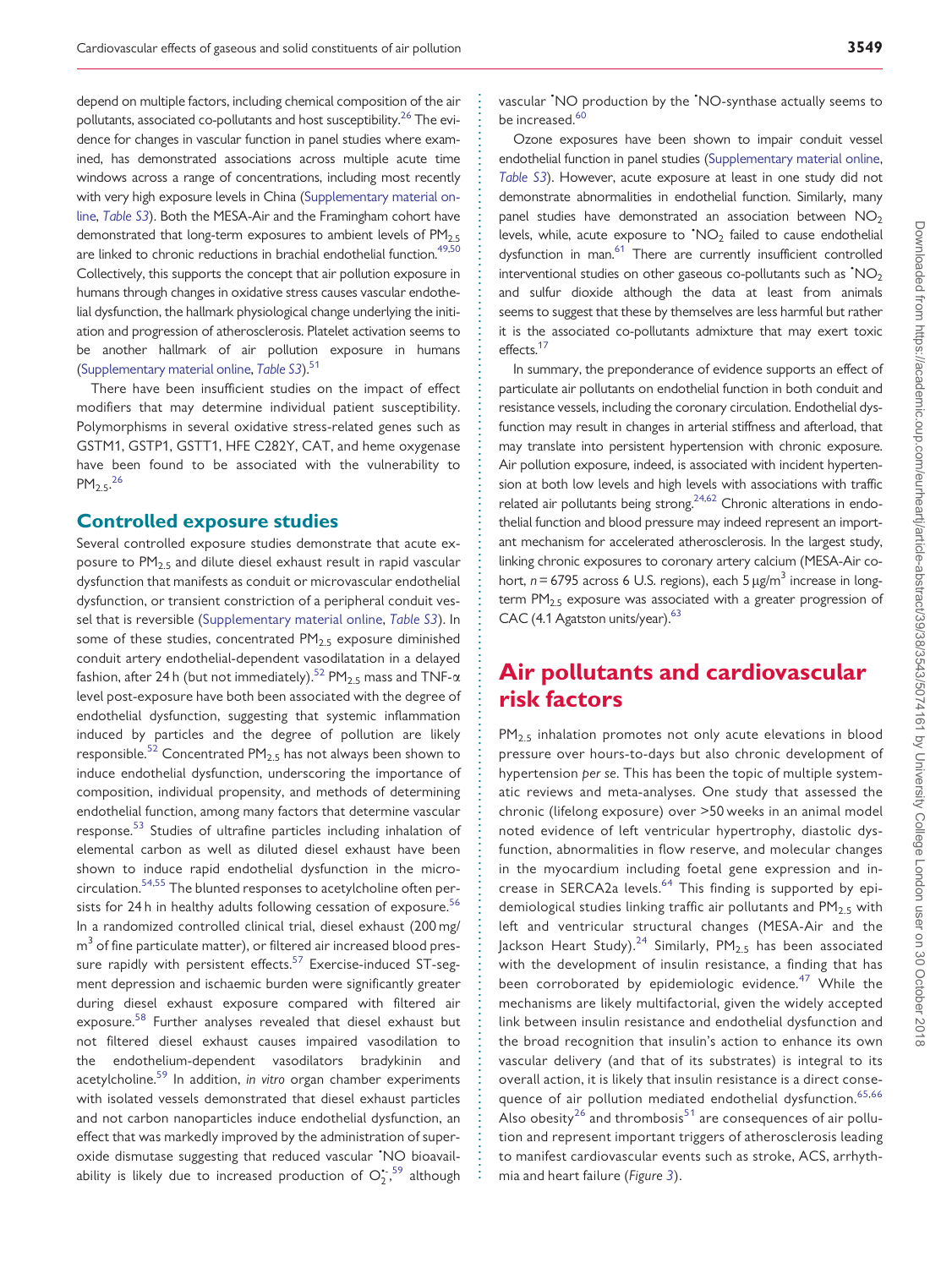### <span id="page-7-0"></span>. Effects of air pollution mitigation on cardiovascular intermediate outcomes

The significant improvements in air quality during the past few decades has now been shown to translate into an increase in overall life expectancy and do so with no increase in economic costs.<sup>1,7</sup> Further, improvement in air quality besides, the health co-benefit may bring much needed focus on issues such as global warming. Unfortunately, population growth, increasing energy and transportation demands, and numerous geopolitical-economic factors continue to delay improvements in air quality in many parts of the world. Unless some actions are taken to protect the health of millions of at-risk individuals, the burden of air pollution-related cardiometabolic diseases will only further increase. In this regard, personal protection through the use of masks, filtration devices and other strategies to reduce personal exposure are the only bulwark to protect individuals at risk for air pollution mediated CVD [\(Supplementary material online](https://academic.oup.com/eurheartj/article-lookup/doi/10.1093/eurheartj/ehy481#supplementary-data), [Table S4](https://academic.oup.com/eurheartj/article-lookup/doi/10.1093/eurheartj/ehy481#supplementary-data)). Several 'personal-level' strategies including drugs have been shown to reduce exposures and to improve adverse effects including vascular function, blood pressure, heart rate variability, and other intermediate outcomes<sup>2</sup>

# Air pollution and cardiovascular risk: a role for the cardiovascular community and society at large

Despite the overwhelming evidence concerning the detrimental effects of air pollution on cardiovascular health including development of risk factors such as hypertension and diabetes, as well as cardiovascular events, there are no randomized controlled trials that have investigated the efficacy of pollution-directed interventions on cardiovascular outcomes such as stroke, ischaemic heart disease, heart failure, arrhythmia, and all-cause cardiovascular mortality.<sup>24,[67](#page-9-0)</sup> Further research is needed to identify interventions that reduce risk to pollution exposures such as improved ventilation and indoor air filtration systems, facemasks and medicines to reduce impact of air pollution and also harmonization of risk assessment models is urgently needed. There is little mention of this risk factor in the European and American guidelines. The ESC Guidelines for prevention only mention that air pollution can adversely affect cardiovascular health<sup>68</sup> but to date do not provide concrete recommendations on what the individual can do to mitigate risk and what solutions can be provided to governmental and non-profit agencies to impact air pollution levels and to protect societal health. It would be important that legal  $PM<sub>2.5</sub>$ thresholds worldwide adhere to the WHO air quality guidelines in the future since those in Europe are still high (25  $\mu$ g/m $^3)$  when compared with those in Canada and the USA (10–12  $\mu$ g/m $^3$ ). It is only a matter of time that the continued drumbeat of evidence will have to persuade the cardiovascular community that concrete guidance on personal and societal mitigation of the threat of air pollution may need to be part of parcel of guidance on cardiovascular risk prevention. We have to acknowledge that air pollution is a cardiovascular risk factor, that governments and non-profit organizations may need

to focus on and not simply health professionals. Given the multiple constraints faced by health care providers, identification of target patients most likely to benefit from intervention could be facilitated as an initial step to protect vulnerable patients. Quantitative estimates of at risk populations and translation of exposures into individual estimates of risk may be possible in the future with personalized approaches.<sup>[69](#page-9-0)</sup> Finally, broad societal based interventions are mandatory to tackle the risk posed by air pollution.

# Supplementary material

[Supplementary material](https://academic.oup.com/eurheartj/article-lookup/doi/10.1093/eurheartj/ehy481#supplementary-data) is available at European Heart Journal online.

#### Funding

The present work was supported by a vascular biology research grant from the Boehringer Ingelheim Foundation for the collaborative research group, Novel and neglected cardiovascular risk factors: molecular mechanisms and therapeutic implications to study the effects of new cardiovascular risk factors (to A.D. and T.M.). T.M. and T.G. are PIs of the DZHK (German Center for Cardiovascular Research), Partner Site Rhine-Main, Mainz, Germany. This work was also supported by 5U01ES026721-03, R01ES026291 and R01ES015146 (to S.R.).

Conflict of interest: none declared.

#### **References**

. . . . . . . . . . . . . . . . . . . . . . . . . . . . . . . . . . . . . . . . . . . . . . . . . . . . . . . . . . . . . . . . . . . . . . . . . . . . . . . . . . . . . . . . . . . . . . . . . . . . . . . . . . . . . . . . . . . . . . . . . . . . . . . . . . . . . . . . . . . . . . . . . . . . . . . . . . . . . . . . . . . . . . . . . . . .

- [1.](#page-5-0) Munzel T, Sorensen M, Gori T, Schmidt FP, Rao X, Brook FR, Chen LC, Brook RD, Rajagopalan S. Environmental stressors and cardio-metabolic disease: part IImechanistic insights. Eur Heart J 2017;38:557-564.
- 2. Munzel T, Sorensen M, Gori T, Schmidt FP, Rao X, Brook J, Chen LC, Brook RD, Rajagopalan S. Environmental stressors and cardio-metabolic disease: part I-epidemiologic evidence supporting a role for noise and air pollution and effects of mitigation strategies. Eur Heart | 2017;38:550-556.
- 3. Newby DE, Mannucci PM, Tell GS, Baccarelli AA, Brook RD, Donaldson K, Forastiere F, Franchini M, Franco OH, Graham I, Hoek G, Hoffmann B, Hoylaerts MF, Kunzli N, Mills N, Pekkanen J, Peters A, Piepoli MF, Rajagopalan S, Storey RF; ESC Working Group on Thrombosis, European Association for Cardiovascular Prevention and Rehabilitation; ESC Heart Failure Association. Expert position paper on air pollution and cardiovascular disease. Eur Heart | 2015;36:83-93b.
- 4. Claeys MJ, Rajagopalan S, Nawrot TS, Brook RD. Climate and environmental triggers of acute myocardial infarction. Eur Heart | 2017;38:955-960.
- [5.](#page-1-0) Brook RD, Rajagopalan S, Pope CA 3rd, Brook JR, Bhatnagar A, Diez-Roux AV, Holguin F, Hong Y, Luepker RV, Mittleman MA, Peters A, Siscovick D, Smith SC Jr, Whitsel L, Kaufman JD; American Heart Association Council on Epidemiology and Prevention, Council on the Kidney in Cardiovascular Disease, and Council on Nutrition, Physical Activity and Metabolism. Particulate matter air pollution and cardiovascular disease: an update to the scientific statement from the American Heart Association. Circulation 2010;121:2331–2378.
- [6.](#page-0-0) Cohen AJ, Brauer M, Burnett R, Anderson HR, Frostad J, Estep K, Balakrishnan K, Brunekreef B, Dandona L, Dandona R, Feigin V, Freedman G, Hubbell B, Jobling A, Kan H, Knibbs L, Liu Y, Martin R, Morawska L, Pope CA, Shin H, Straif K, Shaddick G, Thomas M, van Dingenen R, van Donkelaar A, Vos T, Murray CJL, Forouzanfar MH. Estimates and 25-year trends of the Global Burden of Disease attributable to ambient air pollution: an analysis of data from the Global Burden of Diseases Study 2015. Lancet 2017;389:1907–1918.
- [7.](#page-0-0) Landrigan PJ, Fuller R, Acosta NJR, Adeyi O, Arnold R, Basu NN, Balde AB, Bertollini R, Bose-O'Reilly S, Boufford JI, Breysse PN, Chiles T, Mahidol C, Coll-Seck AM, Cropper ML, Fobil J, Fuster V, Greenstone M, Haines A, Hanrahan D, Hunter D, Khare M, Krupnick A, Lanphear B, Lohani B, Martin K, Mathiasen KV, McTeer MA, Murray CJL, Ndahimananjara JD, Perera F, Potocnik J, Preker AS, Ramesh J, Rockstrom J, Salinas C, Samson LD, Sandilya K, Sly PD, Smith KR, Steiner A, Stewart RB, Suk WA, van Schayck OCP, Yadama GN, Yumkella K, Zhong M. The Lancet Commission on pollution and health. Lancet 2018;391: 462–512.
- [8.](#page-1-0) Münzel T, Sørensen M, Schmidt F, Schmidt E, Steven S, Kröller-Schön S, Daiber A. The adverse effects of environmental noise exposure on oxidative stress and cardiovascular risk. Antioxid Redox Signal 2018;28:873–908.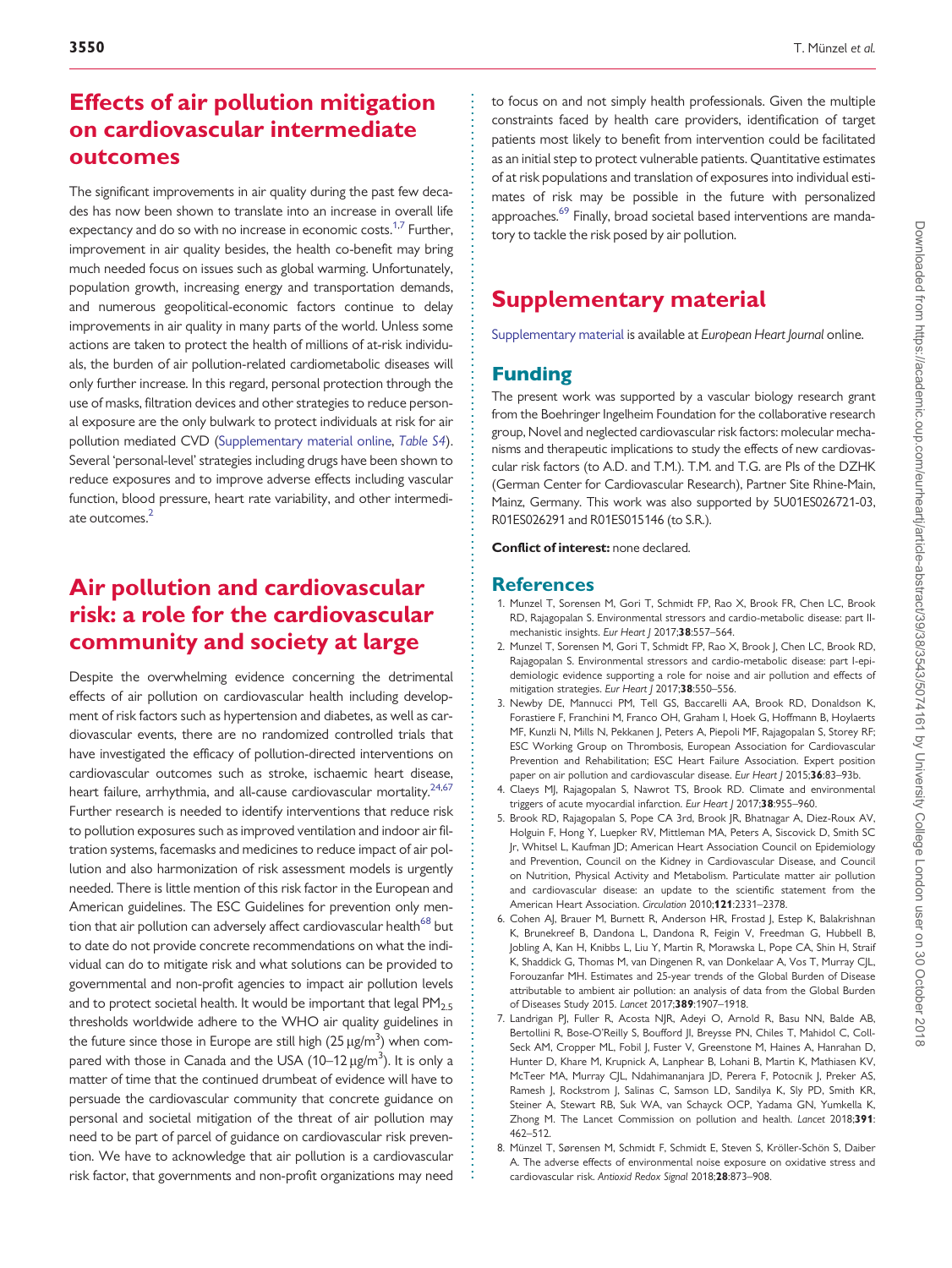- <span id="page-8-0"></span>. 9. Munzel T, Schmidt FP, Steven S, Herzog J, Daiber A, Sorensen M. Environmental noise and the cardiovascular system. J Am Coll Cardiol 2018;71:688–697.
- 10. Ejike C, Wang L, Liu M, Wang W, Morishita M, Bard RL, Huang W, Harkema J, Rajagopalan S, Brook RD. Personal-level exposure to environmental temperature is a superior predictor of endothelial-dependent vasodilatation than outdoorambient level. J Am Soc Hypertens 2017;11:746-753.e1.
- 11. Meyer T, Wirtz PH. Mechanisms of mitochondrial redox signaling in psychosocial stress-responsive systems: new insights into an old story. Antioxid Redox Signal 2018;28:760–772.
- 12. Xia N, Li H. Loneliness, social isolation, and cardiovascular health. Antioxid Redox Signal 2018:28:837-851.
- [13.](#page-1-0) Brook RD, Brook JR, Urch B, Vincent R, Rajagopalan S, Silverman F. Inhalation of fine particulate air pollution and ozone causes acute arterial vasoconstriction in healthy adults. Circulation 2002;105:1534-1536.
- [14.](#page-1-0) Daiber A, Steven S, Weber A, Shuvaev VV, Muzykantov VR, Laher I, Li H, Lamas S, Munzel T. Targeting vascular (endothelial) dysfunction. Br J Pharmacol 2017; 174:1591–1619.
- [15.](#page-1-0) Gori T, Munzel T. Oxidative stress and endothelial dysfunction: therapeutic implications. Ann Med 2011;43:259–272.
- [16.](#page-1-0) Lai YC, Pan KT, Chang GF, Hsu CH, Khoo KH, Hung CH, Jiang YJ, Ho FM, Meng TC. Nitrite-mediated S-nitrosylation of caspase-3 prevents hypoxia-induced endothelial barrier dysfunction. Circ Res 2011;109:1375–1386.
- [17.](#page-1-0) Smith KR, Jerrett M, Anderson HR, Burnett RT, Stone V, Derwent R, Atkinson RW, Cohen A, Shonkoff SB, Krewski D, Pope CA, Thun MJ, Thurston G. Public health benefits of strategies to reduce greenhouse-gas emissions: health implications of short-lived greenhouse pollutants. Lancet 2009;374:2091–2103.
- [18.](#page-2-0) Poschl U, Shiraiwa M. Multiphase chemistry at the atmosphere-biosphere interface influencing climate and public health in the anthropocene. Chem Rev 2015; 115:4440–4475.
- [19.](#page-2-0) Patz JA, Campbell-Lendrum D, Holloway T, Foley JA. Impact of regional climate change on human health. Nature 2005;438:310–317.
- [20.](#page-2-0) Brauer M, Freedman G, Frostad J, van Donkelaar A, Martin RV, Dentener F, van Dingenen R, Estep K, Amini H, Apte JS, Balakrishnan K, Barregard L, Broday D, Feigin V, Ghosh S, Hopke PK, Knibbs LD, Kokubo Y, Liu Y, Ma S, Morawska L, Sangrador JL, Shaddick G, Anderson HR, Vos T, Forouzanfar MH, Burnett RT, Cohen A. Ambient air pollution exposure estimation for the Global Burden of Disease 2013. Environ Sci Technol 2016;50:79–88.
- [21.](#page-2-0) Lelieveld J, Evans JS, Fnais M, Giannadaki D, Pozzer A. The contribution of outdoor air pollution sources to premature mortality on a global scale. Nature 2015; 525:367–371.
- [22.](#page-2-0) Larkin A, Hystad P. Towards personal exposures: how technology is changing air pollution and health research. Curr Environ Health Rep 2017;4:463–471.
- [23.](#page-2-0) Malmqvist E, Oudin A, Pascal M, Medina S. Choices behind numbers: a review of the major air pollution health impact assessments in Europe. Curr Environ Health Rep 2018;5:34–43.
- [24.](#page-2-0) Brook RD, Newby DE, Rajagopalan S. Air pollution and cardiometabolic disease: an update and call for clinical trials. Am J Hypertens 2017;31:1-10.
- [25.](#page-2-0) Di Q, Wang Y, Zanobetti A, Wang Y, Koutrakis P, Choirat C, Dominici F, Schwartz JD. Air pollution and mortality in the medicare population. N Engl J Med 2017;376:2513-2522
- [26.](#page-2-0) Rao X, Zhong J, Brook RD, Rajagopalan S. Effect of particulate matter air pollution on cardiovascular oxidative stress pathways. Antioxid Redox Signal 2018;28: 797–818.
- [27.](#page-2-0) Miller MR, Raftis JB, Langrish JP, McLean SG, Samutrtai P, Connell SP, Wilson S, Vesey AT, Fokkens PHB, Boere AJF, Krystek P, Campbell CJ, Hadoke PWF, Donaldson K, Cassee FR, Newby DE, Duffin R, Mills NL. Inhaled nanoparticles accumulate at sites of vascular disease. ACS Nano 2017;11:4542–4552.
- [28.](#page-3-0) Miyata R, van Eeden SF. The innate and adaptive immune response induced by alveolar macrophages exposed to ambient particulate matter. Toxicol Appl Pharmacol 2011;257:209–226.
- [29.](#page-3-0) Wenzel P, Kossmann S, Munzel T, Daiber A. Redox regulation of cardiovascular inflammation - Immunomodulatory function of mitochondrial and Nox-derived reactive oxygen and nitrogen species. Free Radic Biol Med 2017;109: 48–60.
- [30.](#page-3-0) Miguel V, Cui JY, Daimiel L, Espinosa-Diez C, Fernandez-Hernando C, Kavanagh TJ, Lamas S. The role of MicroRNAs in environmental risk factors, noise-induced hearing loss, and mental stress. Antioxid Redox Signal 2018:28:773-796.
- [31.](#page-3-0) Wilson SJ, Miller MR, Newby DE. Effects of diesel exhaust on cardiovascular function and oxidative stress. Antioxid Redox Signal 2018;28:819–836.
- [32.](#page-5-0) Sun Q, Yue P, Ying Z, Cardounel AJ, Brook RD, Devlin R, Hwang JS, Zweier JL, Chen LC, Rajagopalan S. Air pollution exposure potentiates hypertension through reactive oxygen species-mediated activation of Rho/ROCK. Arterioscler Thromb Vasc Biol 2008;28:1760–1766.
- [33.](#page-5-0) Cherng TW, Paffett ML, Jackson-Weaver O, Campen MJ, Walker BR, Kanagy NL. Mechanisms of diesel-induced endothelial nitric oxide synthase dysfunction in coronary arterioles. Environ Health Perspect 2011;119:98–103.
- [34](#page-5-0). Kampfrath T, Maiseyeu A, Ying Z, Shah Z, Deiuliis JA, Xu X, Kherada N, Brook RD, Reddy KM, Padture NP, Parthasarathy S, Chen LC, Moffatt-Bruce S, Sun Q, Morawietz H, Rajagopalan S. Chronic fine particulate matter exposure induces systemic vascular dysfunction via NADPH oxidase and TLR4 pathways. Circ Res 2011;108:716–726.
- [35](#page-5-0). Sun Q, Yue P, Deiuliis JA, Lumeng CN, Kampfrath T, Mikolaj MB, Cai Y, Ostrowski MC, Lu B, Parthasarathy S, Brook RD, Moffatt-Bruce SD, Chen LC, Rajagopalan S. Ambient air pollution exaggerates adipose inflammation and insulin resistance in a mouse model of diet-induced obesity. Circulation 2009;119: 538–546.
- [36](#page-5-0). Xu X, Yavar Z, Verdin M, Ying Z, Mihai G, Kampfrath T, Wang A, Zhong M, Lippmann M, Chen LC, Rajagopalan S, Sun Q. Effect of early particulate air pollution exposure on obesity in mice: role of p47phox. Arterioscler Thromb Vasc Biol 2010;30:2518–2527.
- [37](#page-5-0). Yin F, Lawal A, Ricks J, Fox JR, Larson T, Navab M, Fogelman AM, Rosenfeld ME, Araujo JA. Diesel exhaust induces systemic lipid peroxidation and development of dysfunctional pro-oxidant and pro-inflammatory high-density lipoprotein. Arterioscler Thromb Vasc Biol 2013;33:1153–1161.
- [38](#page-5-0). Araujo JA, Barajas B, Kleinman M, Wang X, Bennett BJ, Gong KW, Navab M, Harkema J, Sioutas C, Lusis AJ, Nel AE. Ambient particulate pollutants in the ultrafine range promote early atherosclerosis and systemic oxidative stress. Circ Res 2008;102:589–596.
- [39](#page-5-0). Robertson S, Colombo ES, Lucas SN, Hall PR, Febbraio M, Paffett ML, Campen MJ. CD36 mediates endothelial dysfunction downstream of circulating factors induced by O3 exposure. Toxicol Sci 2013;134:304-311.
- [40](#page-5-0). Liu C, Fonken LK, Wang A, Maiseyeu A, Bai Y, Wang TY, Maurya S, Ko YA, Periasamy M, Dvonch T, Morishita M, Brook RD, Harkema J, Ying Z, Mukherjee B, Sun Q, Nelson RJ, Rajagopalan S. Central IKKbeta inhibition prevents air pollution mediated peripheral inflammation and exaggeration of type II diabetes. Part Fibre Toxicol 2014;11:53.
- [41](#page-5-0). Rao X, Zhong J, Maiseyeu A, Gopalakrishnan B, Villamena FA, Chen LC, Harkema JR, Sun Q, Rajagopalan S. CD36-dependent 7-ketocholesterol accumulation in macrophages mediates progression of atherosclerosis in response to chronic air pollution exposure. Circ Res 2014;115:770–780.
- [42](#page-5-0). Terasaka N, Yu S, Yvan-Charvet L, Wang N, Mzhavia N, Langlois R, Pagler T, Li R, Welch CL, Goldberg IJ, Tall AR. ABCG1 and HDL protect against endothelial dysfunction in mice fed a high-cholesterol diet. J Clin Invest 2008;118:3701-3713.
- [43](#page-5-0). Haberzettl P, O'Toole TE, Bhatnagar A, Conklin DJ. Exposure to fine particulate air pollution causes vascular insulin resistance by inducing pulmonary oxidative stress. Environ Health Perspect 2016;124:1830–1839.
- [44](#page-5-0). Haberzettl P, Conklin DJ, Abplanalp WT, Bhatnagar A, O'Toole TE. Inhalation of fine particulate matter impairs endothelial progenitor cell function via pulmonary oxidative stress. Arterioscler Thromb Vasc Biol 2018;38:131–142.
- [45](#page-5-0). Ying Z, Xu X, Bai Y, Zhong J, Chen M, Liang Y, Zhao J, Liu D, Morishita M, Sun Q, Spino C, Brook RD, Harkema JR, Rajagopalan S. Long-term exposure to concentrated ambient PM2.5 increases mouse blood pressure through abnormal activation of the sympathetic nervous system: a role for hypothalamic inflammation. Environ Health Perspect 2014;122:79–86.
- [46](#page-5-0). Rao X, Patel P, Puett R, Rajagopalan S. Air pollution as a risk factor for type 2 diabetes. Toxicol Sci 2015;143:231–241.
- [47](#page-5-0). Rao X, Montresor-Lopez J, Puett R, Rajagopalan S, Brook RD. Ambient air pollution: an emerging risk factor for diabetes mellitus. Curr Diab Rep 2015;15:603.
- [48](#page-5-0). Simon SA, Liedtke W. How irritating: the role of TRPA1 in sensing cigarette smoke and aerogenic oxidants in the airways. J Clin Invest 2008;118:2383-2386.
- [49](#page-6-0). Krishnan RM, Adar SD, Szpiro AA, Jorgensen NW, Van Hee VC, Barr RG, O'Neill MS, Herrington DM, Polak JF, Kaufman JD. Vascular responses to longand short-term exposure to fine particulate matter. J Am Coll Cardiol 2012;60: 2158–2166.
- [50](#page-6-0). Wilker EH, Ljungman PL, Rice MB, Kloog I, Schwartz J, Gold DR, Koutrakis P, Vita JA, Mitchell GF, Vasan RS, Benjamin EJ, Hamburg NM, Mittleman MA. Relation of long-term exposure to air pollution to brachial artery flow-mediated dilation and reactive hyperemia. Am J Cardiol 2014;113:2057-2063.
- [51](#page-6-0). Robertson S, Miller MR. Ambient air pollution and thrombosis. Part Fibre Toxicol 2018;15:1.
- [52](#page-6-0). Brook RD, Urch B, Dvonch JT, Bard RL, Speck M, Keeler G, Morishita M, Marsik FJ, Kamal AS, Kaciroti N, Harkema J, Corey P, Silverman F, Gold D, Wellenius G, Mittleman MA, Rajagopalan S, Brook JR. Insights into the mechanisms and mediators of the effects of air pollution exposure on blood pressure and vascular function in healthy humans. Hypertension 2009;54:659-667.
- [53](#page-6-0). Mills NL, Robinson SD, Fokkens PH, Leseman DL, Miller MR, Anderson D, Freney EJ, Heal MR, Donovan RJ, Blomberg A, Sandstrom T, MacNee W, Boon NA, Donaldson K, Newby DE, Cassee FR. Exposure to concentrated ambient particles does not affect vascular function in patients with coronary heart disease. Environ Health Perspect 2008;116:709-715.
- [54](#page-6-0). Mills NL, Tornqvist H, Robinson SD, Gonzalez M, Darnley K, MacNee W, Boon NA, Donaldson K, Blomberg A, Sandstrom T, Newby DE. Diesel exhaust

. . . . . . . . . . . . . . . . . . . . . . . . . . . . . . . . . . . . . . . . . . . . . . . . . . . . . . . . . . . . . . . . . . . . . . . . . . . . . . . . . . . . . . . . . . . . . . . . . . . . . . . . . . . . . . . . . . . . . . . . . . . . . . . . . . . . . . . . . . . . . . . . . . . . . . . . . . . . . . . . . . . . . . . . . . . .